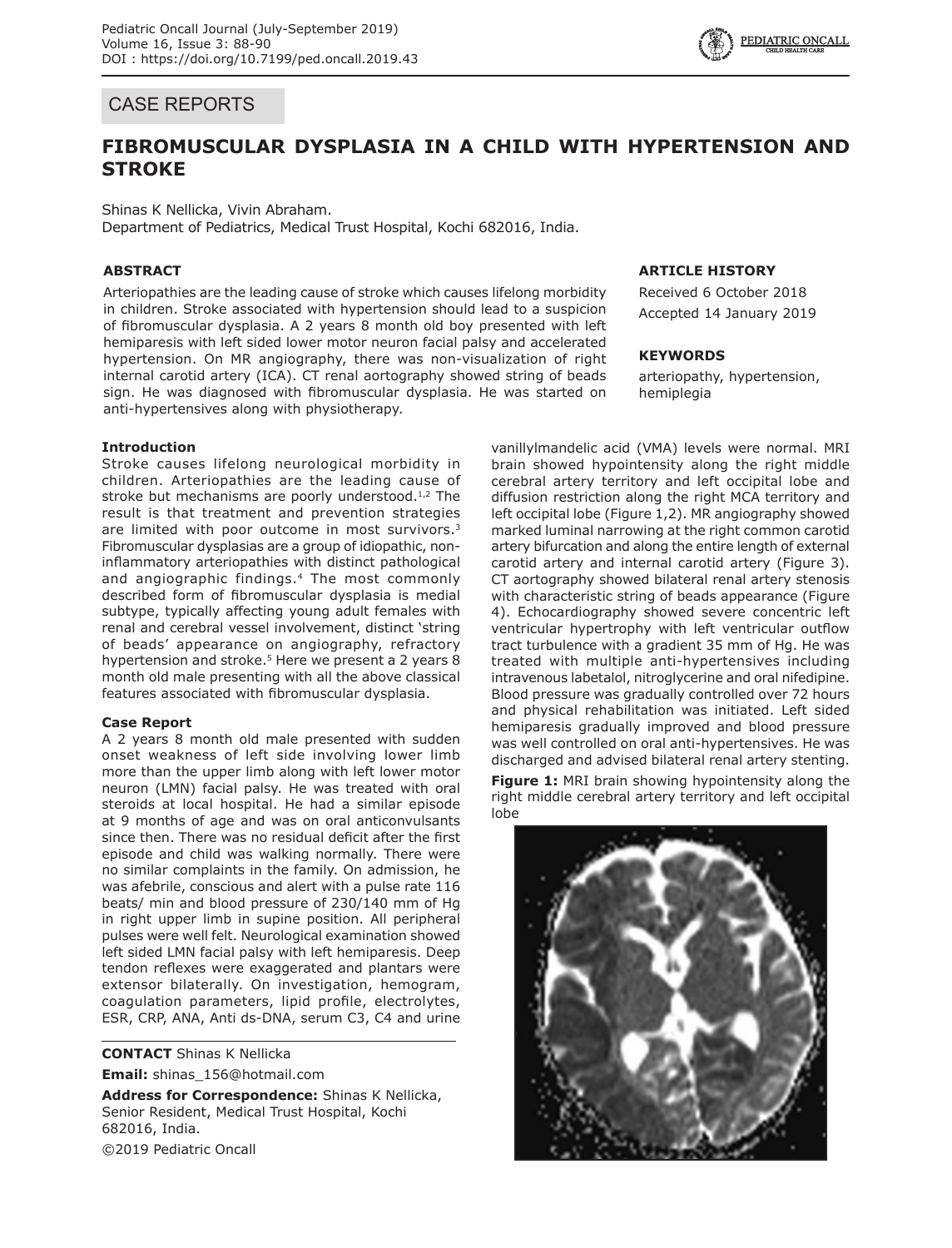**Figure 2:** Diffusion- weighted MRI shows diffusion restriction along the right MCA territory and left occipital lobe.



**Figure 3:** CT angiography shows string of beads appearance with marked narrowing of mid segment of bilateral renal arteries.



**Figure 4:** Carotid angiography shows marked luminal narrowing at the right common carotid artery bifurcation and along the entire length on external carotid artery and internal carotid artery.



#### **Discussion**

Fibromuscular dysplasia (FMD) a systemic arteriopathy that has a predilection for renal arteries followed by cervicocranial vessels. The etiology of the disease is still unknown. Three main types of FMD have been identified as intimal, medial and perimedial<sup>6</sup> and these types have also been described in extrarenal arteries.<sup>7</sup> Medial dysplasia is the most common histologic type. It is reported in association with connective tissue disorders like Ehler-Danlos syndrome and alpha-1 antitrypsin deficiency.<sup>8,9</sup> Familial cases have also been reported leading to a suspicion of a genetic disorder. In our patient, there was no family history of FMD and no other findings suggestive of connective tissue disorder. Although we did not measure the activity of alpha-1 antitrypsin, the patient showed no signs of cirrhosis or emphysema that are typically associated with this condition. Atherosclerosis as a cause of stroke in children is rare as compared to adults. In children, lipoprotein abnormality may lead to occlusive cerebrovascular atherosclerosis leading to ischaemic stroke. Lipid profile done in our patient was normal.

Among the brain vessels, the most commonly involved vessels are extracranial carotid arteries followed by vertebro-basilar and intracranial carotid arteries. The involvement is often bilateral.<sup>10</sup> Our patient had extensive unilateral involvement of intracranial carotid artery, MCA and a portion of posterior cerebral artery. On the other hand, the most common presentation of FMD is renovascular hypertension secondary to renal artery involvement. Hypertension is rarely associated with childhood stroke $11$  and its presence should prompt consideration of renal arteriopathy and possible fibromuscular dysplasia as seen in our patient. MR angiography is an important diagnostic tool for FMD, but the exact diagnosis is established with conventional angiography. The "string of beads" appearance is characteristic for FMD<sup>12</sup> which was seen in our patient.

The treatment options include anti-platelet agents, anticoagulant agents and surgical treatment. Our case was treated with anti-hypertensives, physiotherapy and is planned for bilateral renal artery stenting.

In conclusion, increasing awareness of stroke in children has improved our knowledge about the etiology, diagnostic methods and treatment options for such cases. FMD as a cause of stroke is rarely encountered in children and this report adds a new childhood case of FMD with extensive unilateral intracranial vessel involvement. FMD should be considered as a differential diagnosis in cases of childhood stroke.

## **Contributor Statement**

All authors contributed to case management and manuscript

### **Compliance with Ethical Standards**

**Funding:** None

**Conflict of Interest:** None

#### **References :**

1. Fullerton HJ, Wu YW, Sidney S, Johnston SC. Risk of recurrent childhood arterial ischaemic stroke in populationbased cohort: the importance of cerebrovascular imaging. Pediatrics 2007;119:495-501.